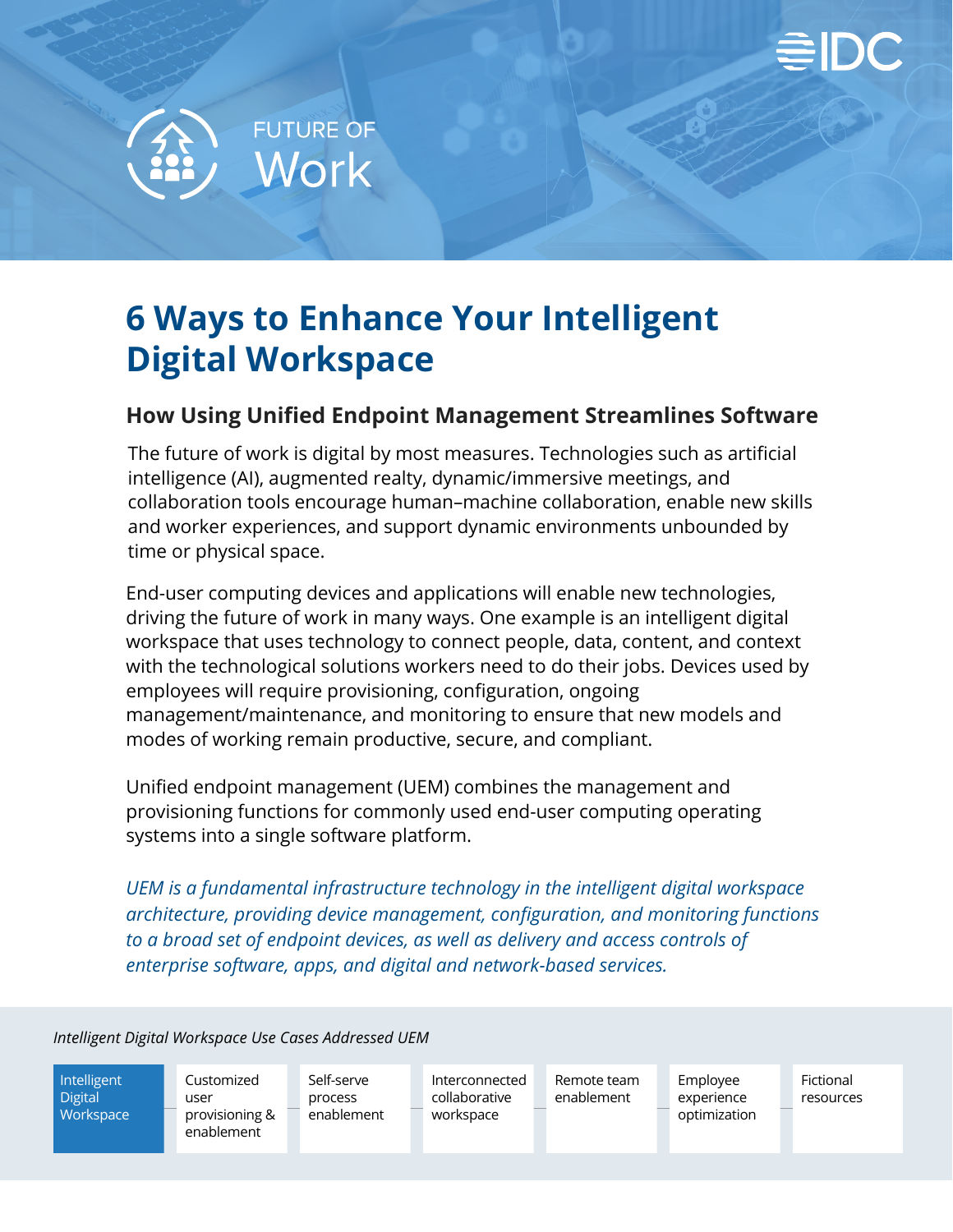#### **Intelligent Digital Workspaces**

Intelligent digital workspaces encompass multiple facets of modern digital work and are not limited to carpeted offices and white-collar or "knowledge" work; they can effectively deliver technology to a range of functional roles across every vertical industry and use case.

Intelligence is the primary differentiator. In the new work experience, the workspace is personalized for the user and proactively provides the specific resources that worker needs for the task at hand.

#### **Here are six ways UEM can combine technological needs into a single software platform to transform your intelligent digital workspace:**

- **Customized User Provisioning and Enablement:** Users receive automated deployments of applications, software and access to cloud services and apps centered around their organizational role and workflow.
- **Self-Serve Process Enablement:** Users can access, or create themselves, a set of quickly accessible microapps or tools (easy buttons) for common tasks and workflows, which are easily accessible within the digital workspace environment.
- **Interconnected Collaborative Workspace:** A combination of the existing IT stack applications integrated with a team of collaboration application, it enables teams to engage in persistent, seamless, and centralized communications in order to share team knowledge and work activities more efficiently.
- **Remote Team Enablement:** Allows access to applications, tools, and other resources anywhere and anytime across the enterprise enabling greater productivity. This includes more efficient communication; assignment and delegation; coordination, monitoring, and execution.
- **Employee Experience Optimization:** The use of team collaboration applications with a highly integrated IT and marketing stack, paired with a culture of collaboration, creates the foundation for collaboration — and a good employee experience — that enables a variety of valuable efficiencies around both deliverables and the ability to attract and retain talent.
- **Frictionless Resources:** Provides frictionless resources to workers by integrating key platforms, data, and collaborators to a single "pane of glass." Data sources can be read by integrated systems, creating new insights, efficiencies, and metrics.